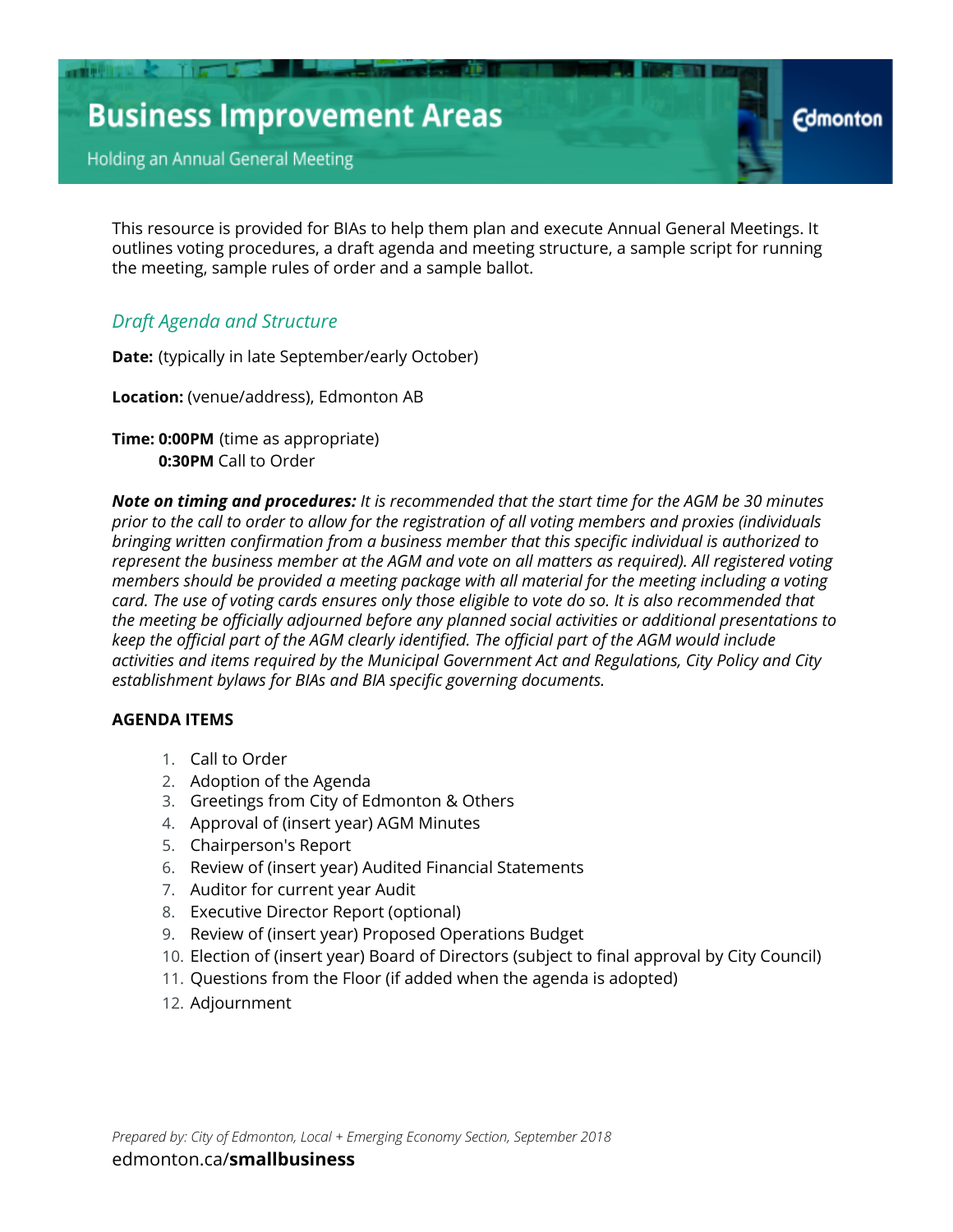Holding an Annual General Meeting

### *Sample script for running the meeting*

#### **1. Call to Order**

The Chair (or delegated individual) calls the meeting to order.

Opening remarks are provided. Reminder of 'rules of order' provided.

#### **2. Adoption of the Agenda (VOTE REQUIRED)**

Chair reviews the agenda and calls for a motion to approve (either as reviewed or as amended at the meeting). Chair notes if there will be special presentations or other activities taking place following the meeting.

**Edmonton** 

*Vote is taken.*

#### **3. Greetings from Officials/Partner Organizations**

The Chair invites an individual (such as a City Councillor or key staff) to bring greetings from the City.

Greetings from other partner organizations follow.

#### **4. Approval of** *(insert last calendar year)* **AGM Minutes (VOTE REQUIRED)**

Chair confirms that minutes were provided to all voting delegates as they registered for the meeting. Confirms that all voting members have a copy.

Minutes can either be read or time allowed for members to review. Once the review is completed the Chair calls for a motion to approve the minutes as distributed (or as amended at the meeting if changes are requested).

*Vote is taken.*

#### **5. Chairperson's Report**

Chair provides a high-level report on activities of the Board over the past year.

*No motions to accept or adopt reports required.*

#### **6. Review of** *(insert last calendar year)* **Audited Financial Statement**

Chair advises the Members that the *(insert year)* audited financial statement has been approved by the Board of Directors and submitted to the City as required. It is presented today for information.

*Prepared by: City of Edmonton, Local + Emerging Economy Section, September 2018* [edmonton.ca/](http://edmonton.ca/smallbusiness)**[smallbusiness](http://edmonton.ca/smallbusiness)**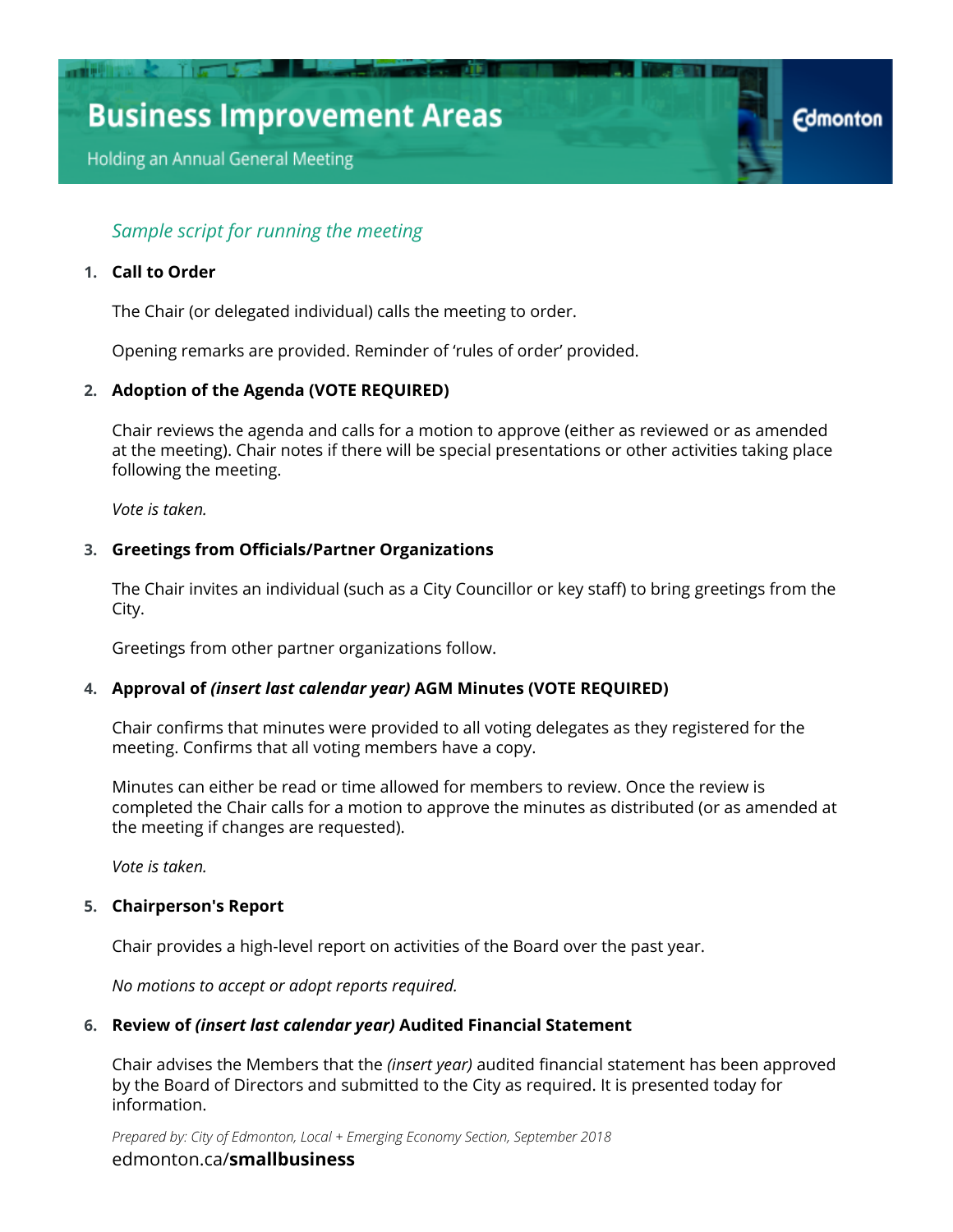

Overview of the audited financial statement provided (auditor, Treasurer or Executive Director may provide the overview).

*No motions to accept or adopt reports required.*

#### **7. Auditor for current year audit**

The Chair announces that, as required under the Municipal Government Act the board has appointed *(insert name of individual or firm)* as the auditors for the current year. (If it is a different firm than the one that completed the last audit the Chair may want to make comments on why a change was made).

*No motions to accept or adopt required.*

#### **8. Executive Director Report (optional)**

Chair invites Executive Director to provide an overview of key programs and services, key successes and emerging issues and opportunities.

*No motions to accept or adopt report required.*

#### **9. Review of** *(insert next calendar year)* **Proposed Budget**

Chair notes that the *(insert year)* operations budget has been reviewed by the Board and is brought to the meeting to share with the members and receive any questions or comments that the Members may have. The Board will take the feedback provided and finalize the budget which will be presented to City Council in December. Approval of the budget is done by City Council at that meeting. All Members will be notified of the date and time when City Council will be considering the Budget.

The Chair, Treasurer or Executive Director makes the presentation. Open the floor for discussion once the high-level budget presentation is made.

*No motions required because this is feedback for the current Board and for the (insert next calendar year) Board.* However the Board may choose to ask the Members for a motion to recommend approval of the budget by Council. (Note: the MGA Act & Regulations and the Bylaw do not require a motion to be passed by the members on the budget, doing so will add strength to the recommendation of approval by the Board to Council especially if any Member chooses to speak against the budget as Council considers it.)

#### **10. Nomination of** *(insert next calendar year)* **Board of Directors (VOTE REQUIRED)**

The *(insert Name)* Business Improvement Area Bylaw calls for a Board of Directors of 15 members. The City of Edmonton Bylaw for the establishment of the Association allows the BIA Board of Directors to recommend appointing fewer than 15. The voting members today will

*Prepared by: City of Edmonton, Local + Emerging Economy Section, September 2018* [edmonton.ca/](http://edmonton.ca/smallbusiness)**[smallbusiness](http://edmonton.ca/smallbusiness)**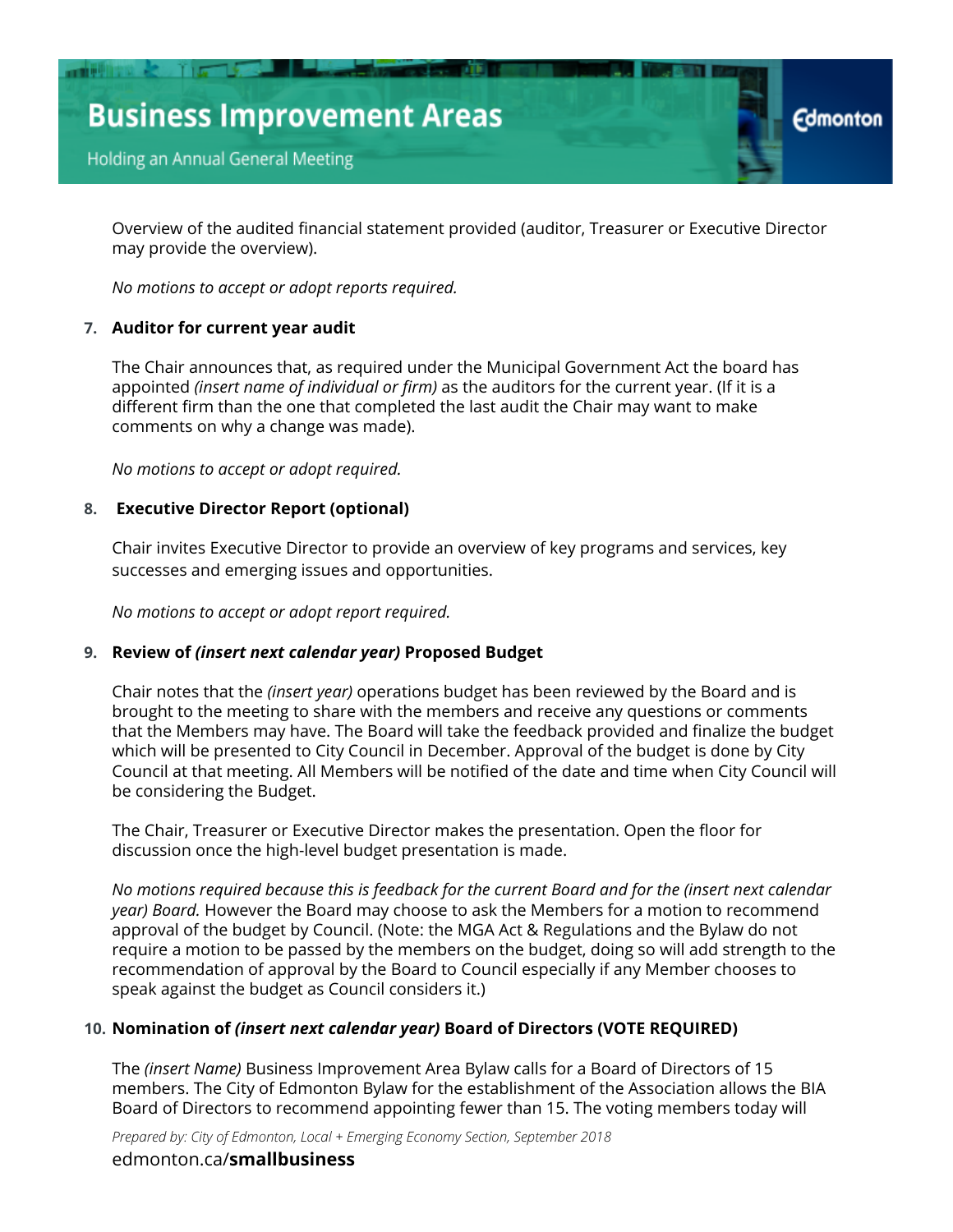make their choices to select no more than 15 Directors. Those selected will be recommended to City Council who make the final decision on Directors.

Chair reviews that the BIA established a Nominating Committee that conducted a nomination process which has resulted in \_\_\_\_ individuals being nominated for positions as Directors. Additional nominations will be accepted from the floor (from those in attendance at the AGM). Any nominations from the floor must be made by a voting Business Member. The nominated individual must be present and accept the nomination to be included on the ballot.

Chair opens the floor for additional nominations.

Chair must call for nominations three times.

Chair calls for a motion to close nominations acknowledging all individuals that have been nominated.

*Vote taken.*

The members will decide by motion, if there are 15 or fewer nominations and if they wish to select the entire slate, thereby recommending those individuals to City Council for appointment to the board.

#### *Note: An election must be held if there are more than 15 people nominated, in order to select those individuals that will be recommended for appointment to City Council.*

Election ballots will be created during a break in the meeting. The ballot will list all individuals nominated as of the close of nominations at the meeting. Ballots are distributed once prepared and the meeting called back to order. Each voting member is asked to vote in favour of up to 15 individuals. They can choose to vote for fewer by marking the ballot as per instructions (there may be a box to check or just a request to mark a check mark next to the names of individuals they wish to have nominated. Ballots will be collected and counted. The chair should identify two to four individuals to count the ballots – those individuals should not be a voting member, a nominated individual, a current member of the Board of Directors or the Executive Director). Results are announced. A second meeting break will be given while the ballots are being counted.

Chair calls for a motion to confirm the selection of nominees to be recommended to City Council for appointment to the Board of Directors.

*Vote taken.*

#### **11. Questions from the Floor (if added to the agenda or otherwise raised)**

Chair opens the floor for questions.

*Prepared by: City of Edmonton, Local + Emerging Economy Section, September 2018* [edmonton.ca/](http://edmonton.ca/smallbusiness)**[smallbusiness](http://edmonton.ca/smallbusiness)**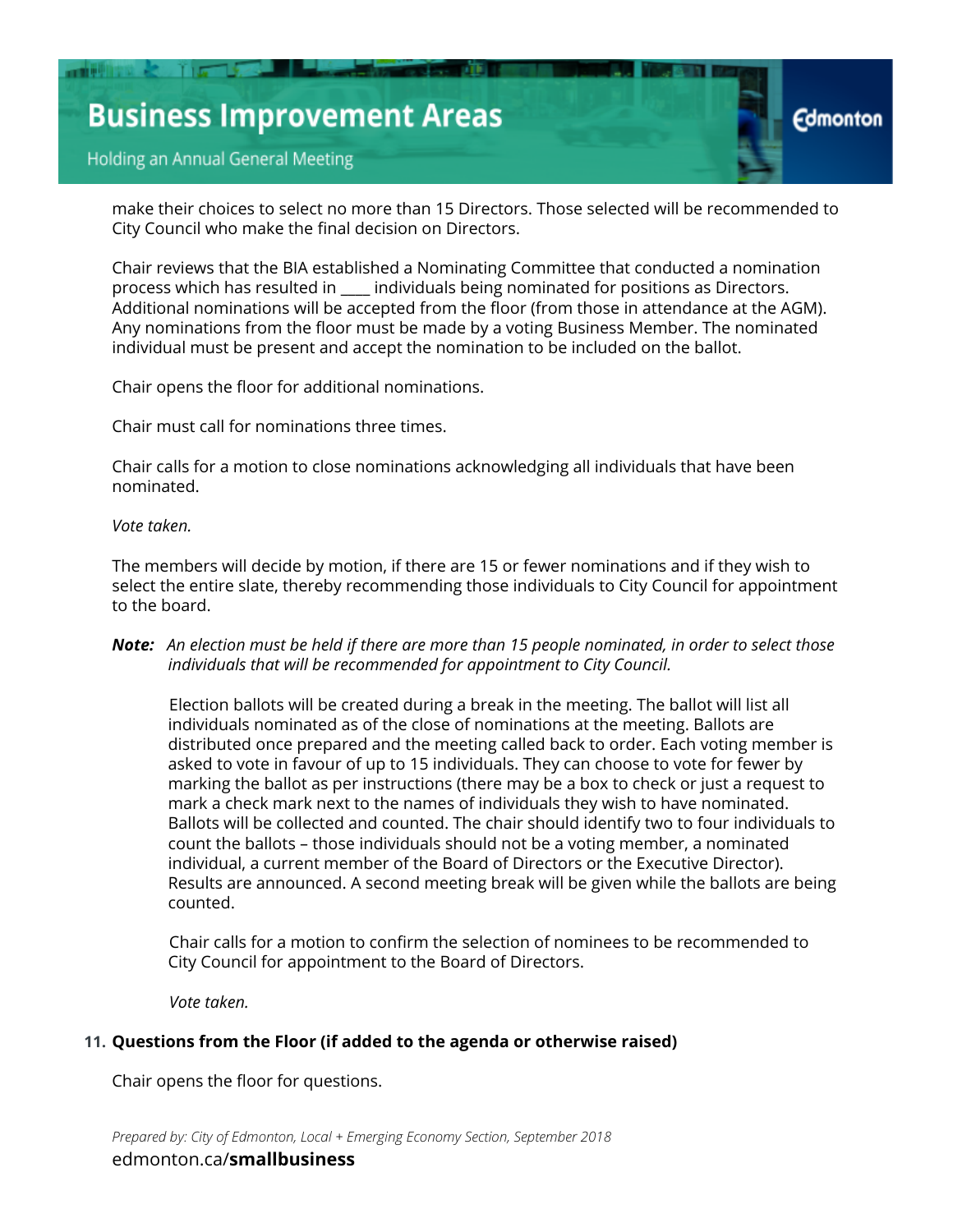Holding an Annual General Meeting

#### **12. Adjournment (VOTE REQUIRED)**

Chair calls for a motion to adjourn.

*Vote taken.*

### *Voting at the AGM*

- Motions are passed by a majority of the votes cast at the meeting.
- Members, including the chair of a meeting if the chair is also a member, shall be entitled to vote on any matter coming before a meeting of members, each member having one vote.

**Edmonton** 

- Voting is conducted by showing the voting card that was included in each voting member's registration package - or show of hands if voting cards are not used.
- If there are no more than 15 individuals being nominated and the membership wishes for all individuals nominated to be recommended for appointment to the board by City Council, the full slate of nominees may be selected by acclamation. If there are more than 15 nominees, election of Directors should be done by secret ballot.
- As stated in all BIA establishment bylaws, in order to be eligible to vote, each individual (representative of a business member of the BIA) must upon their arrival at the meeting, present to the Board an original signed statement giving the bearer permission to represent the member in any vote at that meeting.

### *Sample Rules of Order*

Rules of Order allow everyone participating in the meeting to know what the expectations are for the conducting of the meeting from both an organization and member point of view.

All members have equal rights, privileges and obligations.

- Full and free discussion of every motion is a basic right.
- Only one question at a time may be considered, and only one person may have the floor at any one time.
- Members have a right to know what the immediately pending question is and to have it restated before a vote is taken.
- No person can speak until recognized by the chair or facilitator.
- Personal remarks are always out of order.
- Silence gives consent; those who do not vote allow the decision to be made by those who do.